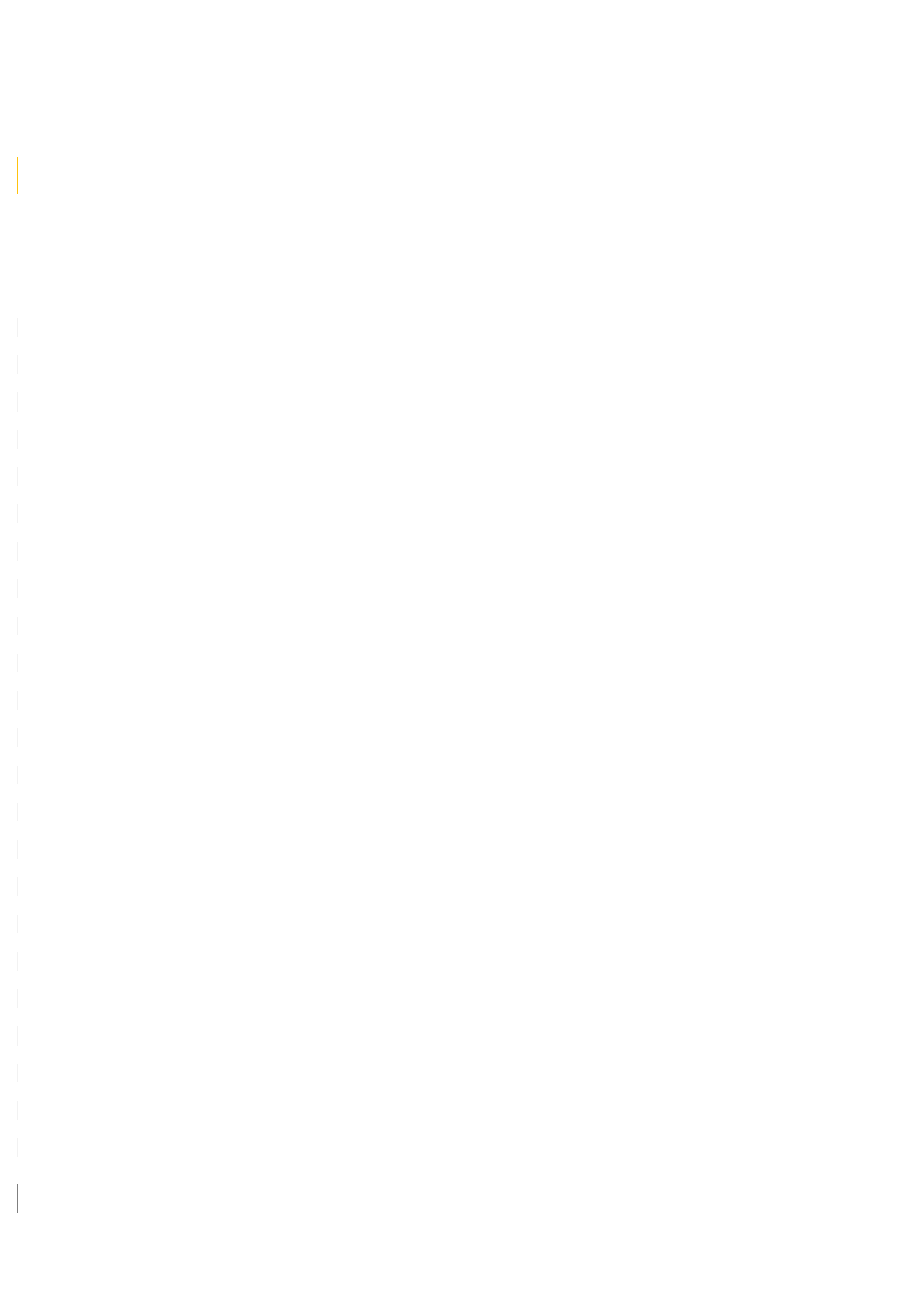

## **CLASIFICACIÓN GENERAL BTT LA RODA**

### **CLASIFICACIÓN**

| Orden |    | Pos. Dorsal | <b>Nombre</b>                                              | <b>Club</b>                    | Categoría P.Cat  |                         | <b>KM26</b> | <b>T. Real</b> | <b>Tiempo</b> | Dif.              | Prom. |
|-------|----|-------------|------------------------------------------------------------|--------------------------------|------------------|-------------------------|-------------|----------------|---------------|-------------------|-------|
| 48    | 48 | 1797        | FERNANDEZ JUNCOS, RAUL                                     | PEÑA BTT CENIZATE              | M-ELITE          | $\overline{4}$          | 0:46:43     | 1:39:18        | 1:39:40       | a0:11:47          | 25,45 |
| 49    | 49 | 395         | GRANDE TERCERO, ALVARO                                     | ARTE BICIS C.C.                | M-SUB23          | 3                       | 0:46:17     | 1:39:35        | 1:39:41       | a0:11:49          | 25,45 |
| 50    | 50 | 750         | AZORIN MUÑOZ, SERGIO                                       | LA PURISIMA TEAM YE M-ELITE    |                  | 5                       | 0:47:06     | 1:40:20        | 1:40:41       | a0:12:48          | 25,2  |
| 51    | 51 | 160         | MARTINEZ GRACIA, EMILIO JUAN DEPOR BIKE CLUB CIC M-MASTER4 |                                |                  | 11                      | 0:46:39     | 1:40:36        | 1:40:43       | a0:12:50          | 25,2  |
| 52    | 52 | 88          | RAMÍREZ SIERRA, RAMÓN                                      | <b>BICIALMUERZO</b>            | M-MASTER4        | 12                      | 0:47:01     | 1:40:40        | 1:40:44       | a0:12:51          | 25,2  |
| 53    | 53 | 179         | TERCERO MARTINEZ, JOSE ANT                                 | ARTE BICIS C.C.                | M-MASTER4        | 13                      | 0:47:02     | 1:40:40        | 1:40:45       | a0:12:52          | 25,2  |
| 54    | 54 | 245         | CARRILERO VILLODRE, JOSE MI                                | <b>BTT LA RODA</b>             | M-MASTER4        | $\overline{7}$          | 0:46:54     | 1:40:42        | 1:40:52       | a0:12:59          | 25,2  |
| 55    | 55 | 478         | CASTILLO VILLODRE, PEDRO                                   | <b>BTT LA RODA</b>             | M-MASTER+        | 3                       | 0:46:37     | 1:40:42        | 1:40:55       | a0:13:02          | 25,2  |
| 56    | 56 | 537         | TEBAR GOMEZ, ALEJANDRO MA                                  | 50KM                           | M-MASTER5        | 5                       | 0:46:45     | 1:41:13        | 1:41:29       | a0:13:36 24,95    |       |
| 57    | 57 | 602         | GÓMEZ MARTÍNEZ, JOSÉ                                       | <b>BTT ALATOZ</b>              | M-MASTER4        | 8                       | 0:47:36     | 1:42:27        | 1:42:32       | a0:14:39          | 24,70 |
| 58    | 58 | 554         | OCHANDO RODENAS, JAVIER                                    | ADENTEC                        | M-SUB23          | $\overline{\mathbf{4}}$ | 0:47:07     | 1:43:33        | 1:44:00       | a0:16:07          | 24,46 |
| 59    | 59 | 3020        | FITO DOMÍNGUEZ, JUAN FRAN                                  | <b>BTT ALATOZ</b>              | M-ELITE          | 6                       | 0:48:01     | 1:43:43        | 1:44:08       | a.0:16:15         | 24,23 |
| 60    | 60 | 170         | PEREZ ATENCIA, MIGUEL ANGEL ALBACETE CYCLING T             |                                | M-MASTER4        | 14                      | 0:48:17     | 1:44:08        | 1:44:16       | a0:16:23          | 24,23 |
| 61    | 61 | 150         | PARREÑO DIAZ, OMAR                                         | ULEVEL TEAM                    | M-MASTER3        | 12                      | 0:47:46     | 1:44:08        | 1:44:16       | a0:16:23          | 24,23 |
| 62    | 62 | 238         | <b>GARCIA LEON, ANGEL</b>                                  | <b>PERNALES</b>                | M-MASTER+        | $\overline{4}$          | 0:48:06     | 1:44:05        | 1:44:16       | a.0:16:23         | 24,23 |
| 63    | 63 | 92          | MARTÍNEZ LINARES, JOSE LUIS                                | ULEVEL TEAM                    | M-MASTER5        | 4                       | 0:48:21     | 1:44:13        | 1:44:16       | a0:16:23          | 24,23 |
| 64    | 64 | 613         | GONZÁLEZ ARENAS, MARTIN                                    | <b>BTT LA RODA</b>             | M-MASTER3        | 13                      | 0:48:21     | 1:43:56        | 1:44:16       | a.0:16:23         | 24,23 |
| 65    | 65 | 185         | <b>VILLAR GARRIGOS, ALFONSI</b>                            | <b>FERROICE-CONTRALL</b>       | <b>F-MASTER5</b> | $\overline{1}$          | 0:48:19     | 1:44:10        | 1:44:16       | a0:16:23          | 24,23 |
| 66    | 66 | 482         | MARTINEZ MORALES, MARTÍN                                   | <b>BTT LA RODA</b>             | M-MASTER4        | 15                      | 0:50:02     | 1:44:20        | 1:44:42       | a0:16:49          | 24,23 |
| 67    | 67 | 187         | CRUZ GARCÍA, JESÚS                                         | ALBACETE CYCLING T             | M-MASTER+        | 5                       | 0:47:39     | 1:44:42        | 1:44:49       | a0:16:56 24,23    |       |
| 68    | 68 | 192         | AGRAZ LOPEZ, FRANCISCO                                     | <b>ADENTEC</b>                 | M-MASTER5        | 6                       | 0:49:01     | 1:44:41        | 1:44:49       | a0:16:56          | 24,23 |
| 69    | 69 | 3040        | MARTÍNEZ GONZÁLEZ, ANDRÉS                                  | <b>BTT LA RODA</b>             | M-MASTER4        | 9                       | 0:49:25     | 1:44:37        | 1:44:56       | a0:17:04          | 24,23 |
| 70    | 70 | 198         | CALERO CERDAN, JUAN CARLOS BICICLETAS APARICIO             |                                | M-MASTER3        | 14                      | 0:48:32     | 1:45:20        | 1:45:28       | a0:17:35          | 24    |
| 71    | 71 | 164         | <b>GUIJARRO LÓPEZ, SERGIO</b>                              | <b>LOS FATIGAS</b>             | M-MASTER4        | 10                      | 0:48:41     | 1:45:25        | 1:45:31       | a0:17:38          | 24    |
| 72    | 72 | 11          | VITORIA ARRIBAS, ANGEL                                     | <b>BICICLETAS RUMBO T</b>      | M-MASTER4        | 11                      | 0:41:38     | 1:45:35        | 1:45:35       | a0:17:42          | 24    |
| 73    | 73 | 1446        | GARCIA NAVARRO, SERGIO                                     | PEÑA BTT CENIZATE              | M-MASTER3        | $\overline{7}$          | 0:48:59     | 1:45:15        | 1:45:36       | a0:17:43          | 24    |
| 74    | 74 | 333         | OJEDA VÁZQUEZ, CARLOS                                      | ARTE BICIS C.C.                | M-MASTER4        | 12                      | 0:49:19     | 1:45:26        | 1:45:37       | a0:17:44          | 24    |
| 75    | 75 | 177         | CAÑAVERAS ALFARO, MANUEL                                   | COINBROKER ESPAÑA M-MASTER5    |                  | 5                       | 0:49:08     | 1:45:29        | 1:45:37       | a0:17:44          | 24    |
| 76    | 76 | 215         | CEBRIÁN HUEDO, JUAN PABLO                                  | <b>BTT POCO A POCO</b>         | M-MASTER3        | 15                      | 0:48:34     | 1:45:46        | 1:45:53       | a0:18:01          | 24    |
| 77    | 77 | 1372        | MOYA, ENRIQUE                                              | <b>INDEPENDIENTE</b>           | M-MASTER3        | 16                      | 0:49:11     | 1:45:52        | 1:46:10       | a0:18:17          | 23,77 |
| 78    | 78 | 256         | GARCIA ORTIZ, SERVULO                                      | ALBACETE CYCLING T             | M-MASTER+        | 6                       | 0:48:58     | 1:46:33        | 1:46:42       | a0:18:49          | 23,77 |
| 79    | 79 | 1166        | MOYA JIMÉNEZ, MIGUEL ÁNGEL                                 | <b>BTT LA RODA</b>             | M-MASTER4        | 13                      | 0:49:23     | 1:47:35        | 1:47:54       | a0:20:02          | 23,55 |
| 80    | 80 | 228         | CANO GARCÍA, JOAQUÍN                                       | ALBACETE CYCLING T             | M-MASTER5        | 6                       | 0:49:17     | 1:47:44        | 1:47:55       | a0:20:02          | 23,55 |
| 81    | 81 | 816         | MICO GARCÍA, GABRIEL                                       | <b>BTT AJOS XATIVA</b>         | M-MASTER5        | $\overline{7}$          | 0:50:57     | 1:47:36        | 1:47:55       | a0:20:02          | 23,55 |
| 82    | 82 | 1568        | <b>HERRAIZ MOYA, ROBERTO</b>                               | <b>BTT LA RODA</b>             | M-MASTER4        | 16                      | 0:49:33     | 1:47:36        | 1:47:56       | a0:20:03          | 23,55 |
| 83    | 83 | 3037        | GARCIA ATO, PASCUAL JAVIER                                 | <b>INDEPENDIENTE</b>           | M-MASTER4        | 14                      | 0:50:41     | 1:47:25        | 1:47:56       | a0:20:03 23,55    |       |
| 84    | 84 | 783         | BRAZALEZ CASTELLANOS, JULIÁ ROBLE BIKE                     |                                | M-MASTER5        | 8                       | 0:49:38     | 1:47:28        | 1:47:56       | $a.0:20:03$ 23,55 |       |
| 85    | 85 | 209         | GARCIA ATIENZA, JUAN ÁNGEL                                 | FERROICE-CONTRALL M-MASTER5    |                  | 9                       | 0:49:17     | 1:47:53        | 1:47:59       | a0:20:06 23,55    |       |
| 86    | 86 | 1656        | REQUENA JATIVA, IVAN                                       | EKUON EL CONCHEL/D M-ELITE     |                  | $\overline{7}$          | 0:49:31     | 1:47:38        | 1:48:00       | $a.0:20:07$ 23,55 |       |
| 87    | 87 | 3047        | JAREÑO FERNANDEZ, BLAS                                     | BIKERS & FRIENDS LA M-MASTER4  |                  | 17                      | 0:49:59     | 1:47:30        | 1:48:00       | a0:20:07 23,33    |       |
| 88    | 88 | 213         | GÓMEZ MARTÍNEZ, GUILLERMO                                  | C.C. VALDEGANGA PL M-MASTER4   |                  | 15                      | 0:48:23     | 1:47:54        | 1:48:02       | $a.0:20:10$ 23,33 |       |
| 89    | 89 | 547         | ONRUBIA MARTINEZ, DAVID                                    | A.PEÑA BTT LOS TORT M-ELITE    |                  | 8                       | 0:50:15     | 1:49:02        | 1:49:32       | $a.0:21:39$ 23,11 |       |
| 90    | 90 | 297         | CEBRIAN GODOY, JUAN JOSE                                   | <b>INDEPENDIENTE</b>           | M-MASTER5        | 10                      | 0:50:23     | 1:49:23        | 1:49:32       | $a.0:21:39$ 23,11 |       |
| 91    | 91 | 1328        | GALIANO ARENAS, JUAN LUIS                                  | <b>BTT LA RODA</b>             | M-MASTER4        | 16                      | 0:50:02     | 1:49:17        | 1:49:37       | $a.0:21:45$ 23,11 |       |
| 92    | 92 | 1671        | MARTINS DE SOUZA, CARLOS WI BEROS BIKE CLUB                |                                | M-MASTER3        | 8                       | 0:50:55     | 1:49:11        | 1:49:42       | $a.0:21:49$ 23,11 |       |
| 93    | 93 | 919         | ROSILLO HERRAIZ, BENJAMIN                                  | <b>BIKERS &amp; FRIENDS LA</b> | M-MASTER3        | 9                       | 0:49:34     | 1:49:25        | 1:49:46       | $a.0:21:54$ 23,11 |       |
| 94    | 94 | 607         | MARTÍN DE LA VEGA GALLARDO BTT LA RODA                     |                                | M-MASTER4        | 18                      | 0:51:10     | 1:50:01        | 1:50:22       | $a.0:22:29$ 22,90 |       |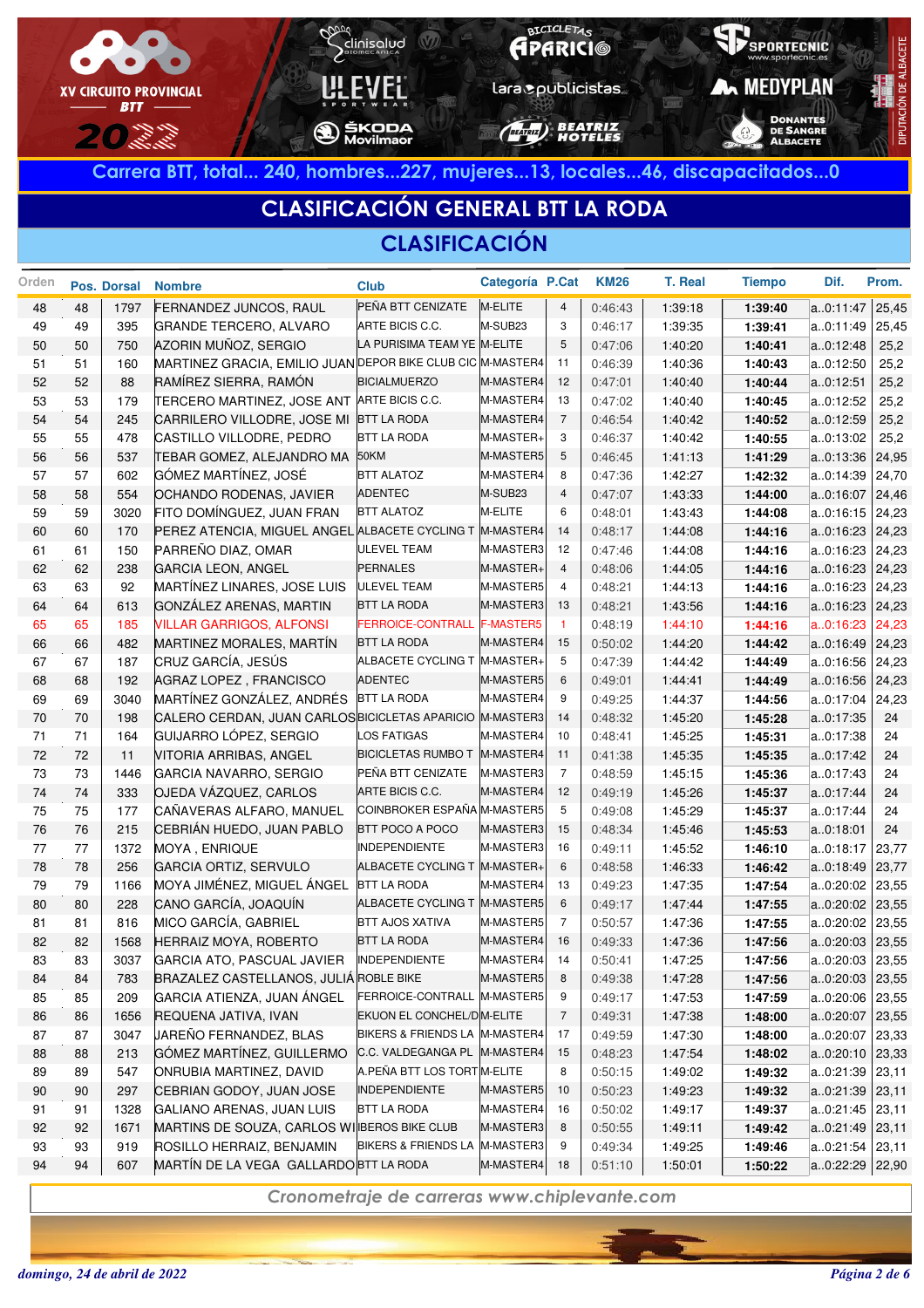$\frac{1}{1}$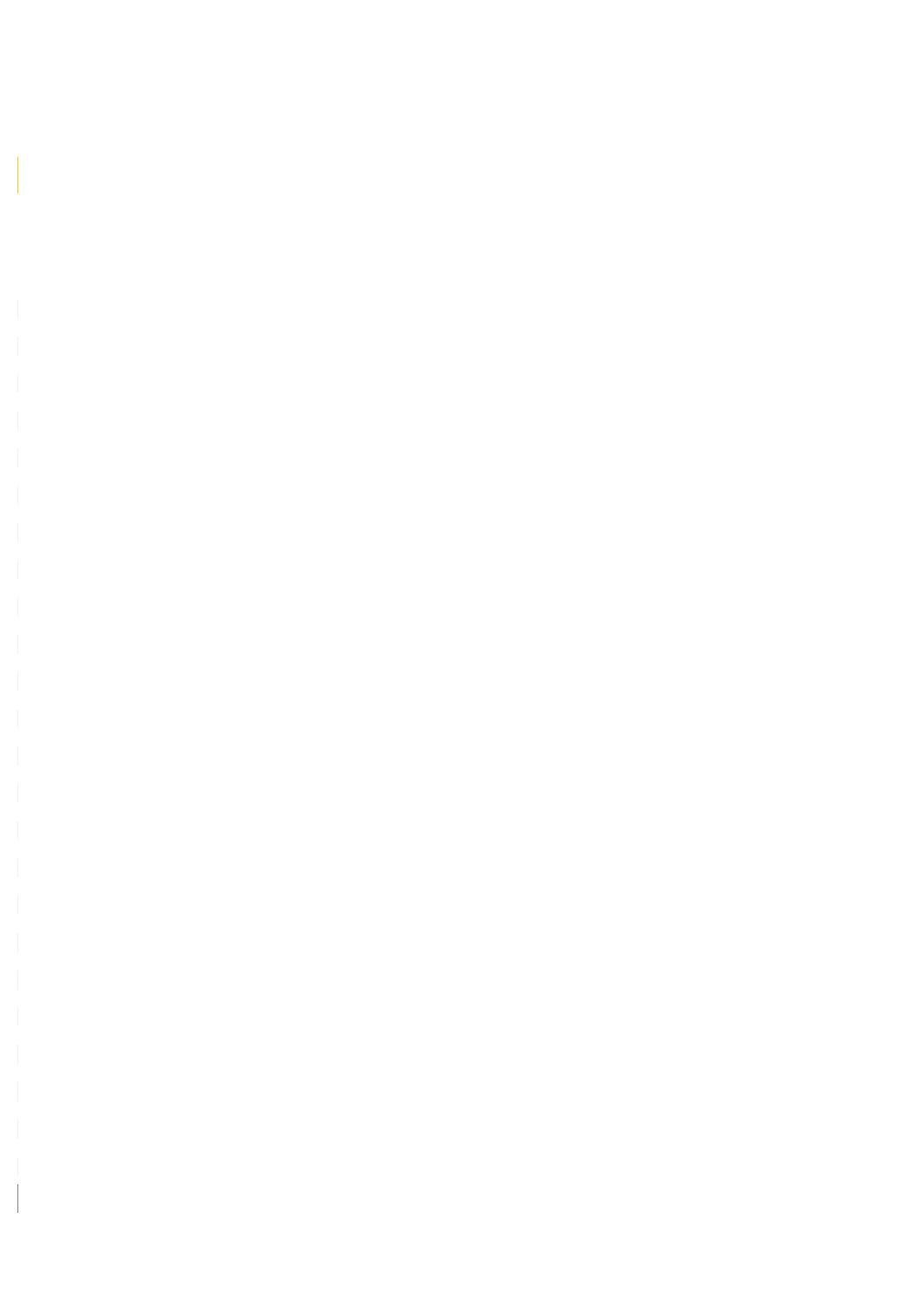

## **CLASIFICACIÓN GENERAL BTT LA RODA**

### **CLASIFICACIÓN**

| Orden |     | Pos. Dorsal | <b>Nombre</b>                                             | <b>Club</b>                   | Categoría P.Cat |                | <b>KM26</b> | <b>T. Real</b> | <b>Tiempo</b> | Dif.              | Prom. |
|-------|-----|-------------|-----------------------------------------------------------|-------------------------------|-----------------|----------------|-------------|----------------|---------------|-------------------|-------|
| 95    | 95  | 3036        | MARTINEZ RUBIO, JESUS                                     | <b>BTT LA RODA</b>            | M-MASTER4       | 17             | 0:49:40     | 1:50:05        | 1:50:27       | a0:22:34          | 22,90 |
| 96    | 96  | 511         | <b>JIMENEZ CORCOLES, AITOR</b>                            | <b>CC MAHORA</b>              | <b>M-ELITE</b>  | 9              | 0:51:00     | 1:49:59        | 1:50:30       | a0:22:37          | 22,90 |
| 97    | 97  | 3067        | LÓPEZ VALIENTE, JUAN CARLOS BTT ALATOZ                    |                               | M-MASTER4       | 19             | 0:52:26     | 1:50:26        | 1:50:32       | a0:22:39          | 22,90 |
| 98    | 98  | 605         | RUBIO RIOS, SATURNINO                                     | <b>BTT LA RODA</b>            | M-MASTER5       | 11             | 0:50:54     | 1:50:16        | 1:50:35       | a0:22:42          | 22,90 |
| 99    | 99  | 541         | LÓPEZ OLIVAS, JOSÉ                                        | A.PEÑA BTT LOS TORT M-MASTER3 |                 | 17             | 0:51:44     | 1:50:23        | 1:50:41       | a0:22:49          | 22,90 |
| 100   | 100 | 538         | GIMÉNEZ NIETO, JESUS MANUEL A PEÑA BTT LOS TORT M-MASTER4 |                               |                 | 18             | 0:51:34     | 1:50:18        | 1:50:45       | a0:22:52          | 22,90 |
| 101   | 101 | 591         | FLORES ESCUDERO, ANDRÉS                                   | BIKERS & FRIENDS LA M-MASTER4 |                 | 20             | 0:51:21     | 1:50:40        | 1:51:00       | a0:23:07          | 22,90 |
| 102   | 102 | 880         | CANO GRAU, JOSE LUIS                                      | <b>INDEPENDIENTE</b>          | M-MASTER3       | 10             | 0:51:42     | 1:50:32        | 1:51:04       | a0:23:11          | 22,70 |
| 103   | 103 | 1119        | QUINTANILLA GÓMEZ, GONZALO ARTE BICIS C.C.                |                               | M-JUN           | $\mathbf{1}$   | 0:52:02     | 1:51:16        | 1:51:29       | a0:23:36          | 22,70 |
| 104   | 104 | 1253        | PICAZO ALBUSAC, MIGUEL                                    | DEPOR BIKE CLUB CIC M-MASTER3 |                 | 18             | 0:51:40     | 1:51:05        | 1:51:30       | a0:23:37          | 22,70 |
| 105   | 105 | 274         | QUINTANILLA ABIETAR, GONZAL                               | ARTE BICIS C.C.               | M-MASTER5       | 12             | 0:52:21     | 1:51:33        | 1:51:46       | a0:23:54          | 22,70 |
| 106   | 106 | 1070        | CÓRCOLES AROCA, JUAN                                      | <b>50KM</b>                   | M-MASTER3       | 11             | 0:51:48     | 1:51:29        | 1:51:47       | a0:23:54          | 22,70 |
| 107   | 107 | 189         | BENEYTO SENENT, JUAN JOSE                                 | ARTE BICIS C.C.               | M-MASTER5       | $\overline{7}$ | 0:51:43     | 1:51:39        | 1:51:47       | a0:23:54          | 22,70 |
| 108   | 108 | 3032        | IRAOLA BROX, ÓSCAR                                        | CLUB CICLISTA BANDI           | M-MASTER3       | 19             | 0:52:28     | 1:52:12        | 1:52:39       | a0:24:47          | 22,5  |
| 109   | 109 | 480         | PARRA VAZQUEZ, JOSE                                       | FERROICE-CONTRALL M-MASTER3   |                 | 20             | 0:52:23     | 1:52:32        | 1:52:49       | a0:24:56          | 22,5  |
| 110   | 110 | 267         | MARTÍNEZ ROMERO, JOSÉ VICE FERROICE-CONTRALL M-MASTER5    |                               |                 | 13             | 0:51:37     | 1:52:40        | 1:52:52       | a0:24:59          | 22,5  |
| 111   | 111 | 206         | SÁNCHEZ GONZÁLEZ, ANTONIO                                 | POZOHONDO TEAM                | M-MASTER+       | $\overline{7}$ | 0:52:21     | 1:52:47        | 1:52:55       | a0:25:02          | 22,5  |
| 112   | 112 | 1742        | FUENTES SÁNCHEZ, FRANCISCO INDEPENDIENTE                  |                               | M-ELITE         | 10             | 0:53:08     | 1:52:33        | 1:52:56       | a0:25:03          | 22,5  |
| 113   | 113 | 727         | REQUENA SELVA, JOSE                                       | <b>BICICLETAS RUMBO T</b>     | M-ELITE         | 11             | 0:52:25     | 1:52:34        | 1:52:57       | a0:25:04          | 22,5  |
| 114   | 114 | 3051        | SANCHEZ MURCIA, GABRIEL                                   | <b>INDEPENDIENTE</b>          | M-MASTER4       | 21             | 0:52:18     | 1:53:42        | 1:54:00       | a0:26:07          | 22,10 |
| 115   | 115 | 1400        | BETETA MEDINA, MIGUEL ANGEL FLAMA BIKE                    |                               | M-MASTER3       | 12             | 0:53:37     | 1:53:38        | 1:54:02       | a0:26:09          | 22,10 |
| 116   | 116 | 1420        | FALOMIR TORREGROSA, MERITXLA PURISIMA TEAM YE F-MASTER3   |                               |                 | $\overline{1}$ | 0:53:44     | 1:53:37        | 1:54:02       | a0:26:09          | 22,10 |
| 117   | 117 | 282         | RODRÍGUEZ FERNÁNDEZ, JAVIE MANZANARES TEAM F M-MASTER4    |                               |                 | 22             | 0:52:05     | 1:54:02        | 1:54:11       | a0:26:18          | 22,10 |
| 118   | 118 | 735         | MARTIN LOPEZ, DIEGO                                       | LA PURISIMA TEAM YE M-MASTER5 |                 | 8              | 0:51:39     | 1:53:51        | 1:54:16       | a0:26:24          | 22,10 |
| 119   | 119 | 1175        | GÓMEZ MUÑOZ, JOSÉ PASCUAL BTT POCO A POCO                 |                               | M-MASTER3       | 13             | 0:52:03     | 1:53:59        | 1:54:23       | a0:26:30          | 22,10 |
| 120   | 120 | 918         | <b>GARCIA PEREZ, JULIO</b>                                | <b>BICISTORE VALENCIA</b>     | M-MASTER4       | 23             | 0:52:57     | 1:54:09        | 1:54:27       | a0:26:34          | 22,10 |
| 121   | 121 | 401         | MARCOS MARTÍNEZ, ÁLVARO                                   | <b>INDEPENDIENTE</b>          | M-MASTER3       | 21             | 0:52:53     | 1:54:13        | 1:54:27       | a0:26:34          | 22,10 |
| 122   | 122 | 542         | MARTÍNEZ ROMERO, MARÍA LUISA.PEÑA BTT LOS TORT F-MASTER3  |                               |                 | $\overline{1}$ | 0:52:56     | 1:55:13        | 1:55:22       | a0:27:29          | 21,91 |
| 123   | 123 | 409         | GONZALEZ SIMARRO, PACO                                    | A.PEÑA BTT LOS TORT M-MASTER4 |                 | 19             | 0:52:58     | 1:55:10        | 1:55:22       | a0:27:29          | 21,91 |
| 124   | 124 | 3050        | JIMÉNEZ GARCÍA, GUZMÁN                                    | CD ZÁNCARA CANFOR M-MASTER4   |                 | 24             | 0:53:43     | 1:54:59        | 1:55:24       | a0:27:31          | 21,91 |
| 125   | 125 | 618         | RODENAS MOLINA, JOSE LUIS                                 | <b>BTT POCO A POCO</b>        | M-MASTER3       | 22             | 0:52:06     | 1:55:16        | 1:55:40       | a0:27:47          | 21,91 |
| 126   | 126 | 596         | VINUESA ORTIZ, AGUSTIN                                    | BIKERS & FRIENDS LA M-MASTER3 |                 | 23             | 0:53:46     | 1:55:37        | 1:56:06       | a0:28:14          | 21,72 |
| 127   | 127 | 924         | ROMERO TEBAR, JAVIER                                      | BIKERS & FRIENDS LA M-MASTER4 |                 | 25             | 0:54:05     | 1:55:40        | 1:56:10       | a0:28:17          | 21,72 |
| 128   | 128 | 595         | VILLODRE ALARCÓN, DANIEL                                  | BIKERS & FRIENDS LA M-MASTER3 |                 | 24             | 0:53:33     | 1:55:45        | 1:56:12       | a0:28:19          | 21,72 |
| 129   | 129 | 1571        | SIMARRO CARRILERO, JONATAN BTT LA RODA                    |                               | M-ELITE         | 12             | 0:54:19     | 1:55:53        | 1:56:13       | a0:28:20          | 21,72 |
| 130   | 130 | 1000        | TALAVERA FERNÁNDEZ, PASCU BTT LA RODA                     |                               | M-MASTER4       | 26             | 0:54:14     | 1:55:50        | 1:56:13       | a0:28:20 21,72    |       |
| 131   | 131 | 608         | NIETO RUBIO, PEDRO JAVIER                                 | <b>BTT LA RODA</b>            | M-MASTER4       | 27             | 0:54:21     | 1:55:44        | 1:56:14       | a0:28:21 21,72    |       |
| 132   | 132 | 921         | TEBAR RODRÍGUEZ, ANDRES                                   | BIKERS & FRIENDS LA M-MASTER4 |                 | 20             | 0:54:07     | 1:55:45        | 1:56:14       | $a.0:28:22$ 21,72 |       |
| 133   | 133 | 489         | RODRIGUEZ TORNERO, JUAN                                   | <b>BTT LA RODA</b>            | M-MASTER5       | 9              | 0:54:13     | 1:55:55        | 1:56:17       | $a.0:28:24$ 21,72 |       |
| 134   | 134 | 860         | RUIZ RODENAS, JUAN DAVID                                  | <b>CERILLAS TEAM</b>          | M-MASTER3       | 25             | 0:53:15     | 1:56:06        | 1:56:27       | a0:28:35 21,72    |       |
| 135   | 135 | 645         | SERRANO GUTIERREZ, RAUL                                   | <b>CERILLAS TEAM</b>          | M-MASTER4       | 21             | 0:53:15     | 1:56:05        | 1:56:27       | a0:28:35 21,72    |       |
| 136   | 136 | 3026        | MANZANO SAEZ, JOSÉ LUIS                                   | CD ZÁNCARA CANFOR M-MASTER3   |                 | 26             | 0:53:44     | 1:56:28        | 1:56:53       | a0:29:01 21,72    |       |
| 137   | 137 | 1164        | CORTIJO GONZALEZ, RAUL                                    | <b>BTT LA RODA</b>            | M-MASTER4       | 22             | 0:54:11     | 1:57:15        | 1:57:38       | a0:29:45 21,53    |       |
| 138   | 138 | 655         | ANDÚJAR LAPEÑA, JOSE MARÍA                                | CLUB CICLISTA BANDI M-ELITE   |                 | 13             | 0:55:10     | 1:57:29        | 1:57:57       | $a.0:30:04$ 21,53 |       |
| 139   | 139 | 289         | RODRIGUEZ NÚÑEZ, CARLOS                                   | MADE IN PETROLA               | M-MASTER4       | 23             | 0:54:26     | 1:58:36        | 1:58:51       | $a.0:30:58$ 21,35 |       |
| 140   | 140 | 402         | ALMANZAR FABIÁN, JEYFRI                                   | A.PEÑA BTT LOS TORT M-ELITE   |                 | 14             | 0:52:55     | 1:58:52        | 1:59:07       | $a.0:31:15$ 21,17 |       |
| 141   | 141 | 594         | ORTEGA CASTILLO, RAUL                                     | BIKERS & FRIENDS LA M-MASTER4 |                 | 24             | 0:55:22     | 1:58:59        | 1:59:23       | $a0:31:30$ 21,17  |       |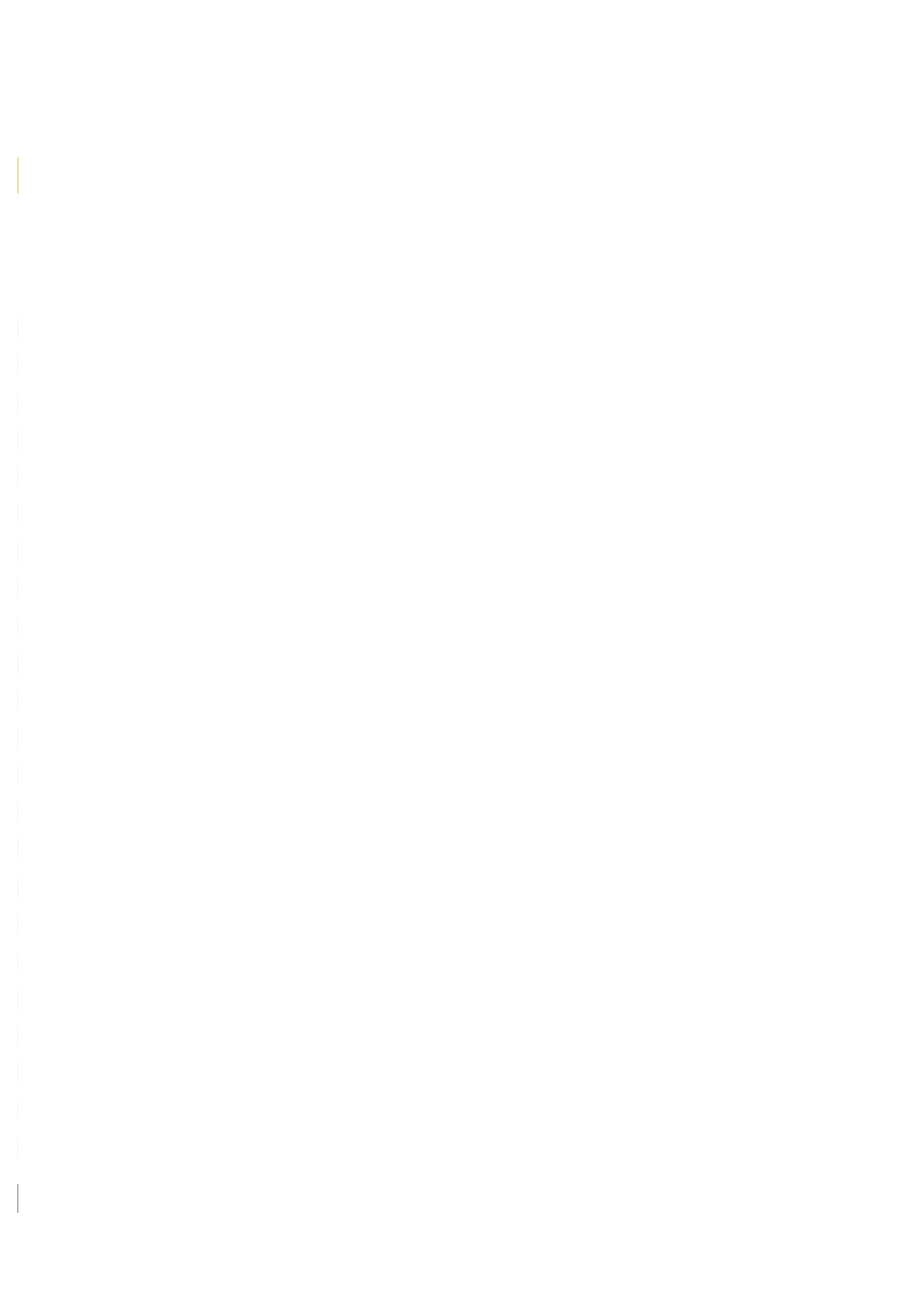

# **CLASIFICACIÓN GENERAL BTT LA RODA**

### **CLASIFICACIÓN**

| Orden |     |      | Pos. Dorsal Nombre                                        | <b>Club</b>                          | Categoría P.Cat  |                | <b>KM26</b> | <b>T. Real</b> | <b>Tiempo</b> | Dif.              | Prom. |
|-------|-----|------|-----------------------------------------------------------|--------------------------------------|------------------|----------------|-------------|----------------|---------------|-------------------|-------|
| 142   | 142 | 1377 | LÓPEZ SUÁREZ, VÍCTOR MANUE                                | <b>INDEPENDIENTE</b>                 | M-MASTER3        | 27             | 0:54:08     | 1:58:56        | 1:59:25       | $a.0:31:32$ 21,17 |       |
| 143   | 143 | 309  | MOYA LÓPEZ, JOSE LUIS                                     | <b>BICICLETAS APARICIO</b>           | M-MASTER5        | 14             | 0:54:10     | 1:59:14        | 1:59:26       | a0:31:33          | 21,17 |
| 144   | 144 | 1569 | MELERO BLASCO, MATIAS                                     | <b>BTT LA RODA</b>                   | M-MASTER4        | 25             | 0:55:20     | 1:59:07        | 1:59:27       | a0:31:34          | 21,17 |
| 145   | 145 | 330  | PEREZ OCHOA, PEDRO ALBERT                                 | <b>MADE IN PETROLA</b>               | M-MASTER5        | 15             | 0:56:33     | 1:59:14        | 1:59:29       | a0:31:36          | 21,17 |
| 146   | 146 | 1080 | BLAZQUEZ SANCHEZ, PLACIDO                                 | A.PEÑA BTT LOS TORT M-MASTER3        |                  | 28             | 0:54:32     | 1:59:19        | 1:59:37       | a.0:31:44         | 21,17 |
| 147   | 147 | 356  | CANTOS MARTÍNEZ, MIGUEL AN                                | <b>BTT LA MORRA</b>                  | M-MASTER4        | 26             | 0:55:43     | 2:00:15        | 2:00:29       | a0:32:36          | 21    |
| 148   | 148 | 1714 | SORRIBES BURGUI, JUAN CARLOINDEPENDIENTE                  |                                      | M-MASTER4        | 27             | 0:55:12     | 1:59:58        | 2:00:33       | a0:32:40          | 21    |
| 149   | 149 | 1177 | RAMÍREZ LÓPEZ, EDUARDO                                    | C. C. EL BONILLO                     | M-ELITE          | 15             | 0:55:05     | 2:00:00        | 2:00:34       | a0:32:41          | 21    |
| 150   | 150 | 384  | GOMEZ GONZALEZ, SEBASTIAN                                 | <b>BTT LOS DESPISTAOS</b>            | M-MASTER5        | 16             | 0:56:22     | 2:00:43        | 2:00:59       | a.0.33.06         | 21    |
| 151   | 151 | 3056 | LATORRE ALDEGUER, PEDRO                                   | <b>FERCOR</b>                        | M-MASTER5        | 17             | 0:55:19     | 2:00:42        | 2:01:16       | a0:33:23          | 20,82 |
| 152   | 152 | 610  | MOYA RAMÍREZ, BERNARDINO                                  | <b>BTT LA RODA</b>                   | M-MASTER4        | 28             | 0:56:04     | 2:01:42        | 2:02:03       | a0:34:10          | 20,65 |
| 153   | 153 | 543  | ESCOT INIESTA, JONATAN                                    | A.PEÑA BTT LOS TORT M-MASTER3        |                  | 29             | 0:56:33     | 2:01:41        | 2:02:05       | a0:34:12          | 20,65 |
| 154   | 154 | 425  | GONZÁLEZ GONZÁLEZ, JOSE MA A PEÑA BTT LOS TORT M-MASTER3  |                                      |                  | 14             | 0:56:37     | 2:01:49        | 2:02:05       | a0:34:12          | 20,65 |
| 155   | 155 | 323  | AVIVAR JAREÑO, JUAN FRANCIS                               | MANZANARES TEAM F M-MASTER5          |                  | 18             | 0:56:12     | 2:01:54        | 2:02:05       | a0:34:12          | 20,65 |
| 156   | 156 | 248  | PALAZÓN PALACIOS, SERGIO                                  | PIOVRAS TEAM.                        | <b>M-ELITE</b>   | 16             | 0:56:14     | 2:02:07        | 2:02:18       | a0:34:25          | 20,65 |
| 157   | 157 | 3024 | CEBRIAN ONSURBE, J.CARLOS                                 | <b>INDEPENDIENTE</b>                 | M-MASTER3        | 30             | 0:59:17     | 2:01:52        | 2:02:33       | a0:34:41          | 20,65 |
| 158   | 158 | 3046 | TEBAR CORTIJO, JOSE IGNACIO                               | <b>BTT LA RODA</b>                   | M-MASTER4        | 28             | 0:57:08     | 2:02:42        | 2:03:05       | a.0.35.13         | 20,48 |
| 159   | 159 | 348  | LÓPEZ GARCIA, JOSE RAFAEL                                 | A.PEÑA BTT LOS TORT M-MASTER4        |                  | 29             | 0:56:18     | 2:03:01        | 2:03:13       | a0:35:21          | 20,48 |
| 160   | 160 | 1094 | <b>TERCERO ROLDAN, YOLANDA</b>                            | <b>ADVENTURE BIKE RAC F-MASTER4</b>  |                  | $\overline{1}$ | 0:57:20     | 2:02:49        | 2:03:17       | a0:35:24          | 20,48 |
| 161   | 161 | 1099 | TERCERO ROLDAN, JOSE                                      | ADVENTURE BIKE RAC M-MASTER4         |                  | 29             | 0:57:13     | 2:02:49        | 2:03:17       | a0:35:24          | 20,48 |
| 162   | 162 | 1244 | RODRIGUEZ GONZÁLEZ, ALEJAN CLUB TRAIL BOGARRA M-ELITE     |                                      |                  | 17             | 0:59:20     | 2:03:31        | 2:03:58       | a0:36:06          | 20,48 |
| 163   | 163 | 1847 | GARCÍA CÓRDOBA, DAVID                                     | BIKERS & FRIENDS LA M-MASTER4        |                  | 30             | 0:58:04     | 2:03:43        | 2:04:13       | a0:36:20          | 20,32 |
| 164   | 164 | 719  | ARTEAGA GUIRADO, ANTONIO                                  | HOMBRES BICIS Y VIC M-MASTER4        |                  | 31             | 0:58:19     | 2:03:48        | 2:04:14       | a0:36:21          | 20,32 |
| 165   | 165 | 592  | GONZALEZ TERCERO, LOREN                                   | BIKERS & FRIENDS LA M-MASTER4        |                  | 30             | 0:58:03     | 2:03:47        | 2:04:15       | a0:36:22          | 20,32 |
| 166   | 166 | 373  | MARTINEZ SANCHEZ, FRANCISC                                | <b>DEPOR BIKE CLUB CIC M-MASTER4</b> |                  | 31             | 0:59:16     | 2:03:59        | 2:04:16       | a0:36:23          | 20,32 |
| 167   | 167 | 3044 | CARRILERO MARTINEZ, MIGUEL                                | INDEPENDIENTE                        | M-MASTER4        | 32             | 0:59:02     | 2:03:53        | 2:04:20       | a0:36:27          | 20,32 |
| 168   | 168 | 3061 | CEBRIAN MONTEAGUDO, JUAN                                  | INDEPENDIENTE                        | M-MASTER5        | 10             | 0:57:26     | 2:03:48        | 2:04:21       | a0:36:28          | 20,32 |
| 169   | 169 | 358  | ALMENDROS MADRIGAL, MANUE                                 | <b>BICIATE C.C.</b>                  | M-MASTER4        | 32             | 0:55:38     | 2:04:16        | 2:04:27       | a0:36:34          | 20,32 |
| 170   | 170 | 281  | HUEDO ERANS, FRANCISCO JOS BTT LA RODA                    |                                      | M-MASTER4        | 33             | 0:56:25     | 2:04:38        | 2:04:50       | a0:36:57          | 20,32 |
| 171   | 171 | 167  | CEBRIÁN MOLINA, JESUS                                     | <b>BTT LA RODA</b>                   | M-MASTER3        | 15             | 0:54:18     | 2:04:45        | 2:04:50       | a0:36:57          | 20,32 |
| 172   | 172 | 286  | GORGHIU, CEZAR NICU                                       | ALBACETE CYCLING T                   | M-MASTER3        | 31             | 0:54:16     | 2:04:41        | 2:04:50       | a0:36:57          | 20,32 |
| 173   | 173 | 306  | LEVIA ALFARO, ANA MARÍA                                   | <b>ARTE BICIS C.C.</b>               | <b>F-MASTER5</b> | $\overline{2}$ | 0:58:01     | 2:04:57        | 2:05:06       | a.0:37:13         | 20,16 |
| 174   | 174 | 301  | COLLADO GONZÁLEZ, ANTONIO                                 | ARTE BICIS C.C.                      | M-MASTER5        | 19             | 0:57:58     | 2:04:57        | 2:05:06       | a0:37:13          | 20,16 |
| 175   | 175 | 923  | CANO MARTIN, ANSELMO                                      | BIKERS & FRIENDS LA M-MASTER4        |                  | 34             | 0:58:05     | 2:06:04        | 2:06:36       | a0:38:43          | 20    |
| 176   | 176 | 1002 | GARCIA TOMAS, FRANCISCO JA                                | <b>INDEPENDIENTE</b>                 | M-MASTER4        | 35             | 0:59:23     | 2:06:01        | 2:06:38       | a0:38:45          | 20    |
| 177   | 177 | 1353 | NAVARRO RUIZ, PEDRO JOSÉ                                  | LOS CHORIZOS EN SU M-MASTER4         |                  | 33             | 1:00:01     | 2:06:25        | 2:07:03       | a0:39:10          | 19,84 |
| 178   | 178 | 589  | TEBAR PEREZ, MIGUEL ANGEL                                 | BIKERS & FRIENDS LA M-MASTER5        |                  | $11$           | 0:59:22     | 2:06:46        | 2:07:18       | a0:39:26          | 19,84 |
| 179   | 179 | 345  | <b>CUENCA PLAZA, CARLOS</b>                               | A.PEÑA BTT LOS TORT M-MASTER5        |                  | 20             | 0:58:43     | 2:07:11        | 2:07:25       | a0:39:32          | 19,84 |
| 180   | 180 | 1008 | ALCAZAR LOPEZ, DAVID                                      | BIKERS & FRIENDS LA M-MASTER4        |                  | 36             | 0:59:27     | 2:07:12        | 2:07:42       | a0:39:49          | 19,84 |
| 181   | 181 | 411  | LANDETE TOBARRA, CARLOS                                   | A.PEÑA BTT LOS TORT M-MASTER3        |                  | 32             | 0:59:10     | 2:07:31        | 2:07:47       | a0:39:54          | 19,84 |
| 182   | 182 | 1006 | RABADAN CABALLERO, ROBERT INDEPENDIENTE                   |                                      | M-MASTER4        | 37             | 0:59:30     | 2:07:27        | 2:08:00       | a0:40:08          | 19,68 |
| 183   | 183 | 718  | LARIO CASTELLANOS, MAURICIO HOMBRES BICIS Y VIC M-MASTER5 |                                      |                  | 21             | 1:00:59     | 2:07:47        | 2:08:15       | a0:40:22          | 19,68 |
| 184   | 184 | 1578 | MARÍN MARTINEZ, JUAN CARLOS BTT LOS DESPISTAOS M-ELITE    |                                      |                  | 18             | 0:59:52     | 2:07:56        | 2:08:23       | a0:40:30          | 19,68 |
| 185   | 185 | 917  | <b>MARTINEZ GARCIA, PATRICIA</b>                          | <b>BICISTORE VALENCIA</b>            | <b>F-MASTER4</b> | $\overline{2}$ | 0:59:01     | 2:08:25        | 2:08:35       | a.0:40:42         | 19,68 |
| 186   | 186 | 3066 | FERNANDEZ CASTILLO, FRANCISCA. LA CAÑADA DE LA M-MASTER5  |                                      |                  | 22             | 1:02:03     | 2:08:42        | 2:09:15       | a0:41:22          | 19,53 |
| 187   | 187 | 671  | IZQUIERDO MORENO, MARIO                                   | CD BTT CASAS DEL CEM-MASTER4         |                  | 34             | 0:59:29     | 2:08:44        | 2:09:15       | a0:41:22          | 19,53 |
| 188   | 188 | 335  | GARCIA LOPEZ, RICARDO JOSE                                | TEAM PREMIER HELLI M-MASTER5         |                  | 23             | 1:02:00     | 2:09:42        | 2:09:55       | $a.0:42:02$ 19,53 |       |
|       |     |      |                                                           |                                      |                  |                |             |                |               |                   |       |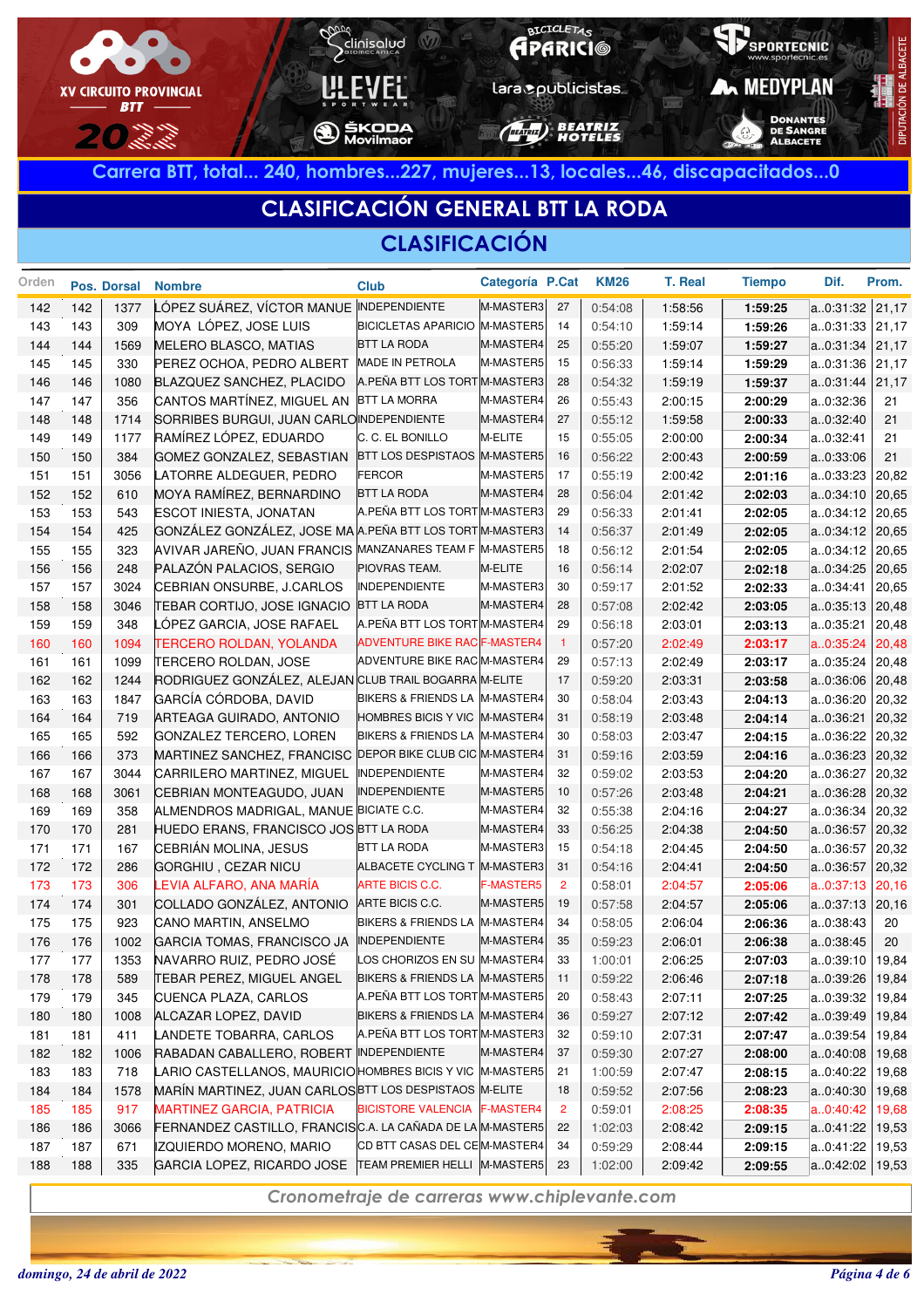$\frac{1}{1}$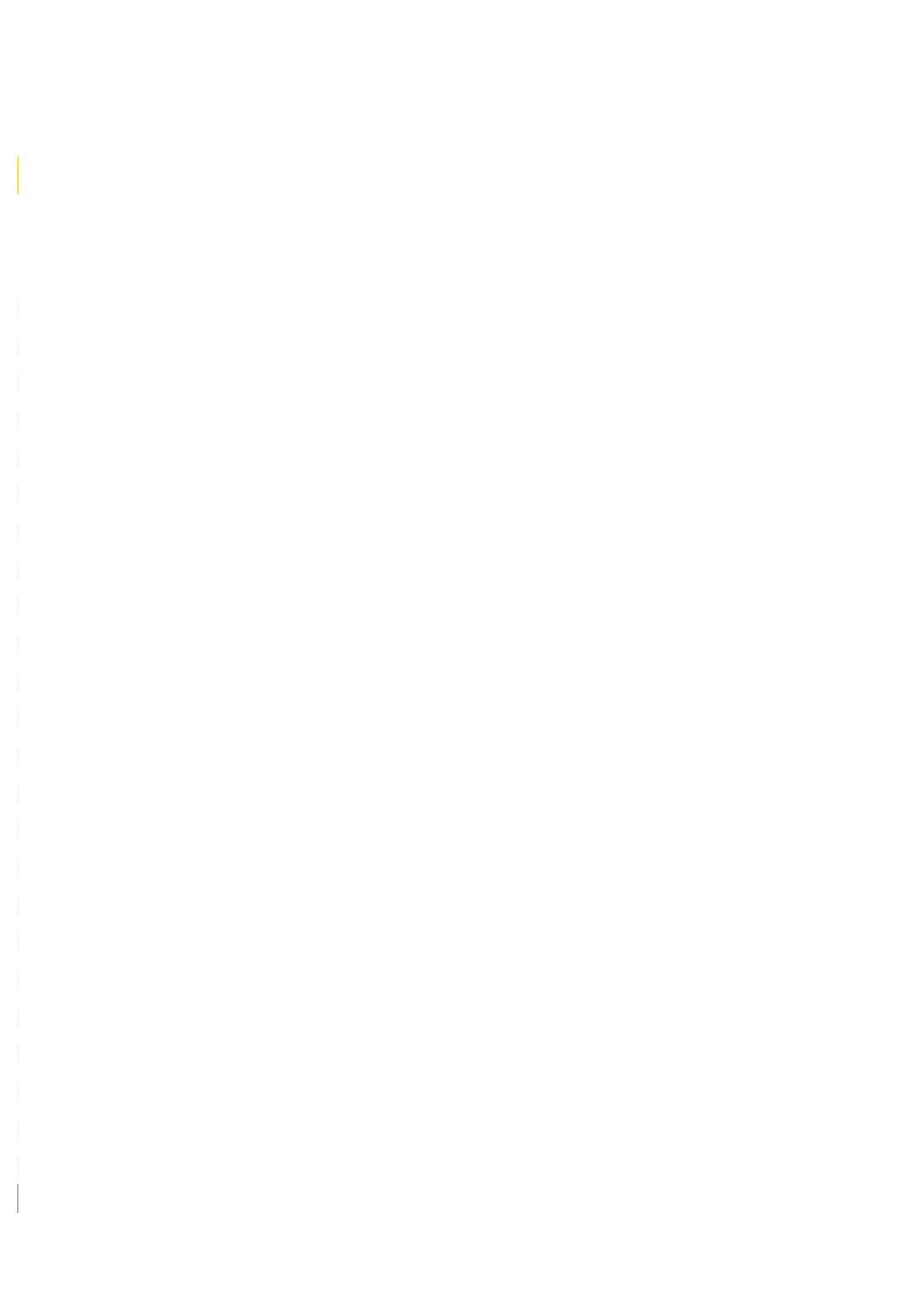

## **CLASIFICACIÓN GENERAL BTT LA RODA**

### **CLASIFICACIÓN**

| Orden |     | Pos. Dorsal | <b>Nombre</b>                                            | <b>Club</b>                          | Categoría P.Cat  |                | <b>KM26</b> | <b>T. Real</b> | <b>Tiempo</b> | Dif.              | Prom. |
|-------|-----|-------------|----------------------------------------------------------|--------------------------------------|------------------|----------------|-------------|----------------|---------------|-------------------|-------|
| 189   | 189 | 367         | DONATE VALERA, JOSE JAVIER                               | <b>BICICLETAS RUMBO T</b>            | M-MASTER5        | 12             | 1:00:56     | 2:09:38        | 2:09:55       | a0:42:02          | 19,53 |
| 190   | 190 | 284         | GIGANTE FERNÁNDEZ, FRANCIS                               | BICIS MANOLIN CAUDE M-MASTER+        |                  | 8              | 1:01:50     | 2:09:42        | 2:09:56       | a.0:42:03         | 19,53 |
| 191   | 191 | 1015        | MORCILLO CABEZUELO, JOSE L                               | <b>INDEPENDIENTE</b>                 | M-MASTER5        | 24             | 1:00:51     | 2:09:21        | 2:09:56       | a0:42:04          | 19,53 |
| 192   | 192 | 1478        | <b>GARCIA REQUENA, MIGUEL</b>                            | <b>TEAM PREMIER HELLI</b>            | M-MASTER4        | 38             | 1:01:12     | 2:09:31        | 2:09:57       | a0:42:05          | 19,53 |
| 193   | 193 | 316         | TORTOLA JIMENEZ, JULIAN                                  | <b>BICICLETAS APARICIO M-MASTER+</b> |                  | 9              | 0:56:52     | 2:10:00        | 2:10:12       | a0:42:19          | 19,38 |
| 194   | 194 | 337         | <b>ESCRIBANO PIQUERAS, LUIS</b>                          | BICICLETAS RUMBO T   M-MASTER5       |                  | 13             | 0:59:40     | 2:11:03        | 2:11:18       | a0:43:25          | 19,23 |
| 195   | 195 | 270         | MARTINEZ PASTOR, GABRIEL                                 | <b>BICICLETAS RUMBO T</b>            | M-MASTER5        | 25             | 1:01:34     | 2:11:05        | 2:11:18       | a0:43:25          | 19,23 |
| 196   | 196 | 246         | PÉREZ MARTÍNEZ, JOSE JUAN                                | <b>BICICLETAS RUMBO T</b>            | M-MASTER5        | 14             | 1:01:31     | 2:11:06        | 2:11:19       | a0:43:26          | 19,23 |
| 197   | 197 | 3057        | <b>BAUTISTA, RAFAEL</b>                                  | <b>BTT LA JARRA</b>                  | M-MASTER5        | 26             | 1:01:55     | 2:10:52        | 2:11:33       | a0:43:40          | 19,23 |
| 198   | 198 | 3053        | LOPEZ ROSA, JUAN CARLOS                                  | <b>LA JARRA</b>                      | M-MASTER4        | 39             | 1:01:53     | 2:10:51        | 2:11:33       | a0:43:40          | 19,23 |
| 199   | 199 | 320         | MAÑAS JIMENEZ, FERNANDO                                  | <b>DEPOR BIKE CLUB CIC M-MASTER5</b> |                  | 27             | 1:02:03     | 2:11:18        | 2:11:34       | a0:43:41          | 19,23 |
| 200   | 200 | 3025        | LASERNA, VICENTE                                         | <b>INDEPENDIENTE</b>                 | M-MASTER3        | 33             | 1:02:25     | 2:10:51        | 2:11:36       | a0:43:43          | 19,23 |
| 201   | 201 | 549         | AGRAZ LOPEZ, JAIME                                       | <b>ADENTEC</b>                       | M-MASTER5        | 28             | 0:59:45     | 2:11:10        | 2:11:38       | a0:43:45          | 19,23 |
| 202   | 202 | 623         | MARTINEZ MEDINA, RAMON                                   | C.A. EL VALLE                        | M-MASTER4        | 35             | 0:59:49     | 2:11:45        | 2:12:11       | a0:44:18          | 19,09 |
| 203   | 203 | 3042        | VILLENA MARTINEZ, MARÍA SOLE WOMAN RUNNING EV            |                                      | F-MASTER4        | $\overline{1}$ | 1:01:56     | 2:12:14        | 2:12:33       | a0:44:40          | 19,09 |
| 204   | 204 | 600         | PÉREZ SIMÓN, JOAQUIN                                     | <b>BIZIO MTB</b>                     | M-MASTER4        | 36             | 1:02:51     | 2:11:57        | 2:12:44       | a0:44:51          | 19,09 |
| 205   | 205 | 310         | VILLALBA PELAÉZ, NATIVIDAD                               | <b>BICIS MANOLIN CAUDE F-MASTER5</b> |                  | 3              | 1:02:08     | 2:13:23        | 2:13:35       | a.0:45:42         | 18,94 |
| 206   | 206 | 329         | PARRA MARTINEZ, ANTONIO                                  | FERROICE-CONTRALL                    | M-MASTER5        | 29             | 1:02:08     | 2:13:24        | 2:13:36       | a.0:45:43         | 18,94 |
| 207   | 207 | 755         | TIERRASECA CASTELLANOS, AD                               | <b>LOS PACHONES</b>                  | M-MASTER3        | 16             | 1:02:05     | 2:14:49        | 2:15:27       | a0:47:34          | 18,66 |
| 208   | 208 | 3029        | RODRÍGUEZ SOLER, JESÚS DAVI INDEPENDIENTE                |                                      | M-MASTER3        | 34             | 1:02:36     | 2:14:55        | 2:15:30       | a0:47:37          | 18,66 |
| 209   | 209 | 3035        | GRANADOS CAMPOS, ALFONSO                                 | A.PEÑA BTT LOS TORT M-MASTER4        |                  | 37             | 0:59:17     | 2:15:20        | 2:15:43       | a0:47:50          | 18,66 |
| 210   | 210 | 375         | PLAZA TOBOSO, JESÚS                                      | BTT ACACHACARDOS M-MASTER4           |                  | 40             | 1:05:32     | 2:16:08        | 2:16:22       | a0:48:29          | 18,52 |
| 211   | 211 | 3028        | ESCUDERO SANCHEZ, MIGUEL A BIKERS & FRIENDS LA M-MASTER3 |                                      |                  | 35             | 1:02:23     | 2:16:08        | 2:16:41       | a0:48:48          | 18,52 |
| 212   | 212 | 485         | PUCHE BAÑON, RAUL                                        | ATLETISMO CAUDETE M-MASTER4          |                  | 41             | 1:05:44     | 2:17:16        | 2:18:01       | a0:50:08          | 18,26 |
| 213   | 213 | 1509        | MONSALVEZ RUIZ, NURIA                                    | A.PEÑA BTT LOS TORT F-MASTER4        |                  | $\overline{2}$ | 1:03:17     | 2:18:25        | 2:18:58       | a.0:51:06         | 18,26 |
| 214   | 214 | 3030        | ESCRIBANO BELMONTE, JAVIER BICICLETAS APARICIO M-MASTER3 |                                      |                  | 36             | 1:03:17     | 2:18:34        | 2:19:07       | a0:51:14          | 18,12 |
| 215   | 215 | 398         | ROS MARTÍNEZ, AGUSTÍN                                    | A.PEÑA BTT LOS TORT M-MASTER5        |                  | 30             | 1:06:44     | 2:19:26        | 2:19:43       | a0:51:50          | 18,12 |
| 216   | 216 | 1163        | ROS MARTINEZ, MARIANO                                    | BTT LA RODA                          | M-MASTER5        | 15             | 1:06:25     | 2:19:22        | 2:19:43       | a0:51:50          | 18,12 |
| 217   | 217 | 3049        | ESCUDERO ARENAS, JOSE JAVI                               | <b>INDEPENDIENTE</b>                 | M-MASTER4        | 42             | 1:03:15     | 2:19:09        | 2:19:43       | a0:51:50          | 18,12 |
| 218   | 218 | 3065        | MATEOS, ALFONSO                                          | BTT ACACHACARDOS M-MASTER+           |                  | 10             | 1:05:03     | 2:19:06        | 2:19:43       | a0:51:50          | 18,12 |
| 219   | 219 | 3055        | MARTOS ESTEVEZ, BIENVE                                   | A.PEÑA BTT LOS TORT M-MASTER5        |                  | 31             | 1:02:13     | 2:19:52        | 2:20:16       | a0:52:23          | 18    |
| 220   | 220 | 1369        | PETROVA TOSHEVA, TSVETINA                                | <b>INDEPENDIENTE</b>                 | <b>F-MASTER3</b> | $\overline{2}$ | 1:05:18     | 2:20:03        | 2:20:33       | a0:52:40          | 18    |
| 221   | 221 | 388         | RAMOS GONZALEZ, ANA BELEN                                | <b>DEPOR BIKE CLUB CIC F-MASTER4</b> |                  | 3              | 1:05:21     | 2:20:37        | 2:20:50       | a0:52:57          | 18    |
| 222   | 222 | 3064        | VINUESA OLIVARES, JOSE MARI                              | SIN ALMUERZO NO HA M-MASTER+         |                  | 11             | 1:04:54     | 2:21:24        | 2:22:01       | a0:54:08          | 17,74 |
| 223   | 223 | 3059        | SOTOS ESCRIBANO, JOSE MARI                               | SIN ALMUERZO NO HA M-MASTER5         |                  | 16             | 1:04:56     | 2:21:24        | 2:22:02       | a0:54:09          | 17,74 |
| 224   | 224 | 3060        | TALAVERA FERNANDEZ, FRANCI SIN ALMUERZO NO HA M-MASTER5  |                                      |                  | 17             | 1:05:03     | 2:21:25        | 2:22:02       | a0:54:10          | 17,74 |
| 225   | 225 | 391         | CABAÑERO ARMERO, ANA                                     | DEPOR BIKE CLUB CIC F-MASTER5        |                  | $\overline{1}$ | 1:06:39     | 2:21:46        | 2:22:03       | $a.0:54:10$ 17,74 |       |
| 226   | 226 | 392         | <b>GALLEGO PASTOR, MIGUEL</b>                            | DEPOR BIKE CLUB CIC M-MASTER5        |                  | 18             | 1:06:34     | 2:21:45        | 2:22:03       | a0:54:10          | 17,74 |
| 227   | 227 | 366         | COSTA ABARCA, PEDRO JERONI                               | ULEVEL TEAM                          | M-MASTER+        | 12             | 1:10:28     | 2:21:43        | 2:22:29       | a.0:54:36         | 17,74 |
| 228   | 228 | 1298        | HERREROS MONTEJANO, JUAN                                 | <b>INDEPENDIENTE</b>                 | M-MASTER5        | 32             | 1:04:42     | 2:22:36        | 2:23:05       | a0:55:12          | 17,62 |
| 229   | 229 | 276         | GABALDÓN CÓRCOLES, JUAN MI                               | <b>BTT PEDALESASOCIA</b>             | M-MASTER3        | 37             | 1:05:22     | 2:29:05        | 2:29:15       | a1:01:23          | 16,91 |
| 230   | 230 | 452         | DURÁN SÁNCHEZ, DAVID                                     | <b>INDEPENDIENTE</b>                 | M-MASTER3        | 17             | 1:06:13     | 2:29:08        | 2:29:27       | a1:01:34          | 16,91 |
| 231   | 231 | 514         | CALDERON ALFARO, MIGUEL                                  | <b>MTB POVEDILLA</b>                 | M-MASTER4        | 43             | 1:08:26     | 2:29:50        | 2:30:29       | a1:02:37          | 16,8  |
| 232   | 232 | 3027        | SANTA LOZANO, JUANA                                      | <b>ÍBEROS BIKE CLUB</b>              | <b>F-MASTER3</b> | 3              | 1:07:11     | 2:30:00        | 2:30:35       | a1:02:42          | 16,8  |
| 233   | 233 | 845         | MARTÍNEZ JIMÉNEZ, ANTONIO                                | <b>INDEPENDIENTE</b>                 | M-MASTER4        | 38             |             | 2:34:27        | 2:34:45       | a1:06:52 16,36    |       |
| 234   | 234 | 3058        | DE LAMO BLAZQUEZ, FRANCISC                               | <b>BTT LA JARRA</b>                  | M-MASTER5        | 33             | 1:07:34     | 2:35:25        | 2:36:05       | $a1:08:13$ 16,15  |       |
| 235   | 235 | 3063        | ORTEGA CARRILERO, JOSE ANT BTT LA JARRA                  |                                      | M-MASTER5        | 19             | 1:07:38     | 2:35:24        | 2:36:05       | $a.1:08:13$ 16,15 |       |